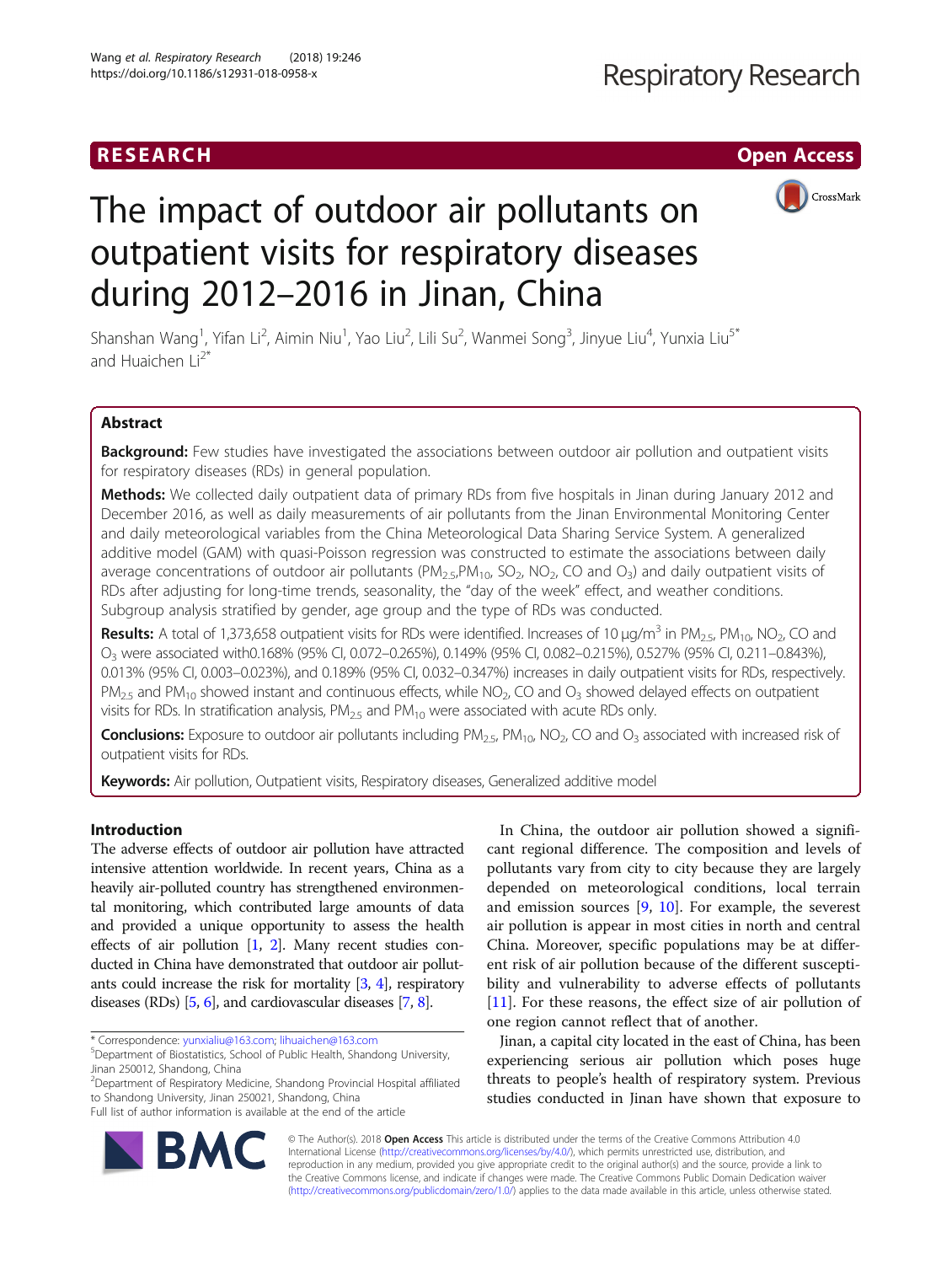air pollution is associated with overall-mortality and cause-specific mortality [\[12](#page-6-0)], hospital emergency room visits for RDs [[13](#page-6-0)], and acute exacerbations of chronic obstructive pulmonary disease hospitalization [\[14](#page-6-0)]. It is noteworthy that these previous studies have been focused on severe cases of RDs, which usually occur in a small proportion of the population in very poor health. The effects of air pollution on the majority of the population remain largely unknown. The outpatient services is open to all diseases with various severity and is not restricted by bed availability, thus could reflect the medical need of most people. Therefore, the effects of air pollution on outpatient visits for RDs need to be explored in large-scale studies.

In the present study, we investigated the associations between outdoor air pollutants and outpatient visits for RDs in Jinan. To do so, we used data from approximately 1.37 million outpatient records in five hospitals between 2012 and 2016.

## **Methods**

## Data collection

The daily count of outpatient visits for primary RDs from January 1, 2012, to December 31, 2016 were obtained from five hospitals in Jinan city, including Shandong Provincial Hospital Affiliated to Shandong University, Qilu Children's Hospital of Shandong University, Jinan Central Hospital, Qianfo Mountain Hospital and The Second Hospital of Shandong University. The medical records include patients' name, age, gender, date of hospital visiting and all diagnoses. We collected data on four main RDs, including pneumonia, acute bronchitis, asthma and chronic bronchitis. Other diagnoses such as interstitial pneumonia, aspiration pneumonia and endogenous lipid pneumonia were excluded because they were few in number.

Data on daily 24-h mean concentrations of  $PM_{10}$ ,  $PM_{2.5}$ , SO<sub>2</sub>, NO<sub>2</sub>, CO and O<sub>3</sub> recorded by 14 monitoring stations were obtained from the Environmental Monitoring Center of Jinan. The daily concentration of each pollutant was calculated as the mean of the concentrations recorded by 14 monitoring stations. Besides, daily temperature, humidity, air pressure and wind speed during the study period were downloaded from the China Meteorological Data Sharing Service System ([https://data.cma.cn/en\)](https://data.cma.cn/en).

## Statistical analysis

In descriptive analysis, mean, standard deviation (SD), minimum (Min), maximum (Max), 25th percentile  $(P_{25})$ , 50th percentile ( $P_{50}$ ) and 75th percentile ( $P_{75}$ ) were used to describe the data on air pollutants, meteorological parameters and outpatient visits. Spearman correlation was

used to examine the relationships between air pollutants and meteorology parameters.

Generalized additive model (GAM) is a flexible and effective technique for estimating the unknown non-linear relationship between health effects and air pollution [[15,](#page-6-0) [16](#page-6-0)]. It does not require the shape of the response curve as a priori knowledge, and allows for nonparametric adjustments for nonlinear confounding effects [\[17\]](#page-6-0). Since the outpatient visits typically follow a quasi-Poisson distribution [\[16,](#page-6-0) [18\]](#page-6-0), GAM with quasi-Poisson regression were constructed to examine the associations between air pollution and RDs outpatient visits. A penalized smoothing spline function [[19\]](#page-6-0) was used to adjust for long-term trends and seasonality in daily outpatient visits and potential non-linear effects of meteorological factors. Specifically, we used 7 degrees of freedom (df) per year for calendar time, and 4 df for mean temperature, relative humidity, air pressure and wind speed according to the Akaike's information criterion (AIC) [[20\]](#page-6-0). A smaller AIC value indicates a better fitting model  $[16]$  $[16]$ . In addition, the model was adjusted for day of the week (DOW) to control the day-in-week of the outpatient visits. Briefly, the following model was fitted:

 $log E(Yt) = Interept + \beta Zt + s(time, df = 7)$  $+$  DOW  $+$  s (temperature, df = 4)  $+$  s (humidity, df = 4)  $+$  s (pressure, df = 4)  $+$  s (wind speed, df  $=$  4)

where E(Yt) is expected number of daily outpatient visits for RDs on day t; β is the regression coefficient; Zt is the daily concentration of air pollutant on day  $t$ ;  $s()$ denotes the smoother based on the penalized smoothing spline; DOW is the day of the week as a categorical variable.

In the present study, single-pollutant models were firstly fitted for  $PM_{2.5}$ ,  $PM_{10}$ ,  $SO_2$ ,  $NO_2$ ,  $CO$  or  $O_3$  on the same day and up to 5 days (lag0, lag1, lag2, lag3, lag4 and lag5) and moving averages of 2-day, 3-day, 4-day, 5-day and 6-day (lag01, lag02, lag03, lag04 and lag05). The lagged effects and cumulative effects of each pollutant on RDs outpatient visits were calculated. In addition, we developed two-pollutant models [[17](#page-6-0)] and conducted multicollinearity diagnosis. For two pollutants without obvious collinearity, two-pollutant models were constructed on the lag day with the maximum effect estimates adding the other air pollutant to check whether the associations were still significant. Subgroup analyses were conducted according to gender (male and female), age group (< 18 years, 18–44 years, 45–64 years and > 64 years), and the type of RDs (acute RDs and chronic RDs). Pneumonia and acute bronchitis were defined as acute RDs. Asthma and chronic bronchitis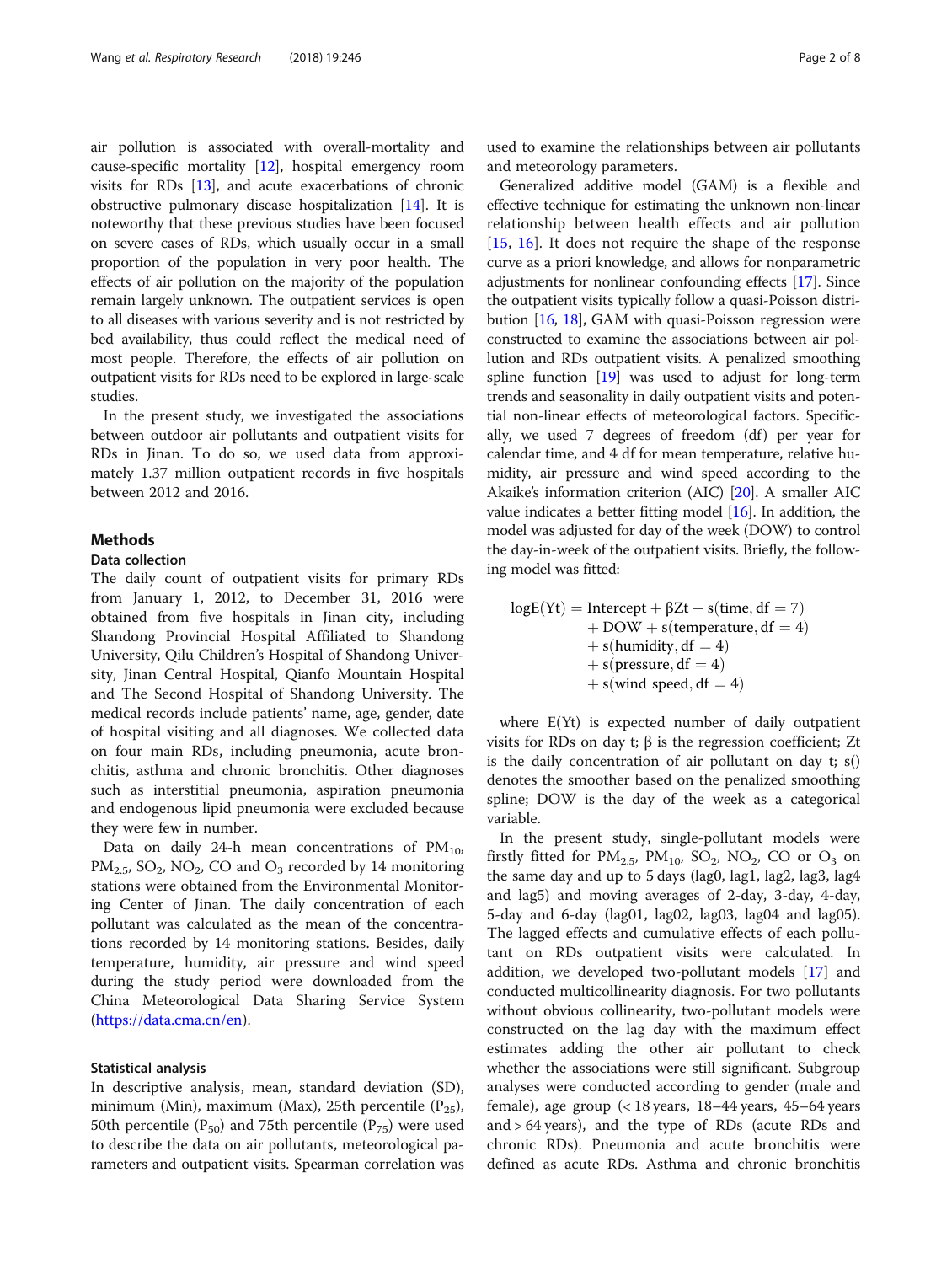were defined as chronic RDs. All results were expressed as the percentage changes in daily outpatient visits and its 95% CIs associated with a  $10 \mu g/m^3$  increase in air pollutants [[18](#page-6-0)]. All statistical analyses were conducted using R software version 3.4.4 ([https://www.r-projec](https://www.r-project.org)[t.org\)](https://www.r-project.org). The "mgcv" package was used to fit the GAM model. In all analyses, P values < 0.05 were considered statistically significant.

## Results

Table 1 summarizes the basic descriptive information of the daily air pollutants, meteorological parameters and outpatient visits. During the study period, the mean pollutant concentrations were  $93.5 \,\mathrm{\mu g/m^3}$  for  $PM_{2.5}$ , 166.1 μg/m<sup>3</sup> for PM<sub>10</sub>, 68.8 μg/m<sup>3</sup> for SO<sub>2</sub>, 52.9 μg/m<sup>3</sup> for NO<sub>2</sub>, 1384 μg/m<sup>3</sup> for CO, and 101.3 μg/m<sup>3</sup> for O<sub>3</sub>. The mean temperature, humidity, pressure and wind speed were 15 °C, 56.3%, 996.5 kPa and 2.5 m/s, respectively. A total of 1,373,658 outpatient visits for RDs were identified, with an average of 752 outpatients per day.

The majority of the outpatients were male, less than 45 years old and diagnosed with acute bronchitis.

The spearman correlation coefficients between air pollutants and meteorological parameters are shown in Table [2.](#page-3-0) Each of the meteorological parameter significantly correlated with air pollutants. Temperature negatively and pressure positively correlated with the concentrations of  $PM_{2.5}$ ,  $PM_{10}$ ,  $SO_2$ ,  $NO_2$ , and CO. Besides, the air pollutants were significantly correlated with each other. These results indicated that the confounding effects of the meteorological parameters and the effects of other air pollutants should be controlled in models.

Figure [1](#page-3-0) (with detailed data in Additional file [1](#page-6-0): Table S1) shows the percentage changes in outpatient visits for RDs associated with a  $10 \mu g/m^3$  increase in concentration of each pollutant for different lag structures. In single-day lags models, an increase of 10  $\mu$ g/m<sup>3</sup> of PM<sub>2.5</sub> and PM<sub>10</sub> was associated with an increase of 0.159% (95% CI, 0.035– 0.284%) and 0.122% (95% CI, 0.042–0.202%) in outpatient visits in the concurrent day, respectively.  $PM_{2.5}$  and  $PM_{10}$ 

Table 1 Descriptive statistics on daily air pollutants, meteorological parameters and outpatient visits in Jinan, China, 2012–2016

| Variable                              | $Mean \pm SD$       | Min      | $P_{25}$ | $P_{50}$ | $P_{75}$ | Max     |
|---------------------------------------|---------------------|----------|----------|----------|----------|---------|
| Pollutants ( $\mu$ g/m <sup>3</sup> ) |                     |          |          |          |          |         |
| PM <sub>25</sub>                      | $93.47 \pm 56.37$   | 14.90    | 56.00    | 80.00    | 113.00   | 443.00  |
| $PM_{10}$                             | $166.05 \pm 79.85$  | 29.10    | 113.00   | 150.00   | 202.50   | 693.00  |
| SO <sub>2</sub>                       | $68.75 \pm 50.30$   | 12.00    | 36.00    | 52.00    | 86.00    | 429.00  |
| NO <sub>2</sub>                       | $52.94 \pm 21.12$   | 13.00    | 38.00    | 49.00    | 64.00    | 165.00  |
| CO                                    | $138.40 \pm 640.23$ | 445.00   | 975.50   | 1221.00  | 1590.00  | 6555.00 |
| O <sub>3</sub>                        | $101.32 \pm 59.03$  | 9.90     | 53.00    | 89.00    | 143.00   | 285.00  |
| Meteorological parameters             |                     |          |          |          |          |         |
| Temperature (°C)                      | $15.04 \pm 10.50$   | $-12.40$ | 5.50     | 17.10    | 24.10    | 34.00   |
| Humidity (%)                          | $56.26 \pm 19.43$   | 13.00    | 41.00    | 55.00    | 70.00    | 100.00  |
| Pressure (kPa)                        | $996.52 \pm 9.11$   | 975.70   | 988.70   | 996.60   | 1003.70  | 1021.80 |
| Wind speed (m/s)                      | $2.47 \pm 1.07$     | 0.20     | 1.70     | 2.20     | 3.00     | 8.40    |
| Outpatient visits (cases/per day)     |                     |          |          |          |          |         |
| Total                                 | 752.00 ± 250.00     | 349.00   | 580.00   | 680.00   | 828.00   | 1631.00 |
| Male                                  | 457.00 ± 153.00     | 210.00   | 353.00   | 413.00   | 503.00   | 1021.00 |
| Female                                | 294.00 ± 100.00     | 120.00   | 225.00   | 267.00   | 327.00   | 643.00  |
| Age                                   |                     |          |          |          |          |         |
| $<$ 18 $y$                            | $281.90 \pm 116.25$ | 128.00   | 204.00   | 240.00   | 321.50   | 780.00  |
| $18 - 44v$                            | $260.80 \pm 96.26$  | 88.00    | 191.00   | 235.00   | 311.00   | 593.00  |
| 45-64y                                | $120.50 \pm 39.30$  | 38.00    | 93.00    | 116.00   | 141.00   | 282.00  |
| $>64y$                                | $88.62 \pm 38.32$   | 18.00    | 59.00    | 83.00    | 111.00   | 276.00  |
| Diagnosis                             |                     |          |          |          |          |         |
| Acute bronchitis                      | $506.00 \pm 179.83$ | 211.00   | 380.00   | 458.00   | 568.50   | 1152.00 |
| Pneumonia                             | $195.87 \pm 80.36$  | 65.00    | 140.00   | 169.00   | 232.00   | 482.00  |
| Asthma                                | $27.45 \pm 15.57$   | 2.00     | 17.00    | 24.00    | 35.00    | 113.00  |
| Chronic bronchitis                    | $22.20 \pm 15.10$   | 0.00     | 11.00    | 20.00    | 30.00    | 97.00   |

SD Standard deviation, Min minimum, Max Maximum,  $P_{25}$  25th percentile,  $P_{50}$  50th percentile,  $P_{75}$  75th percentile;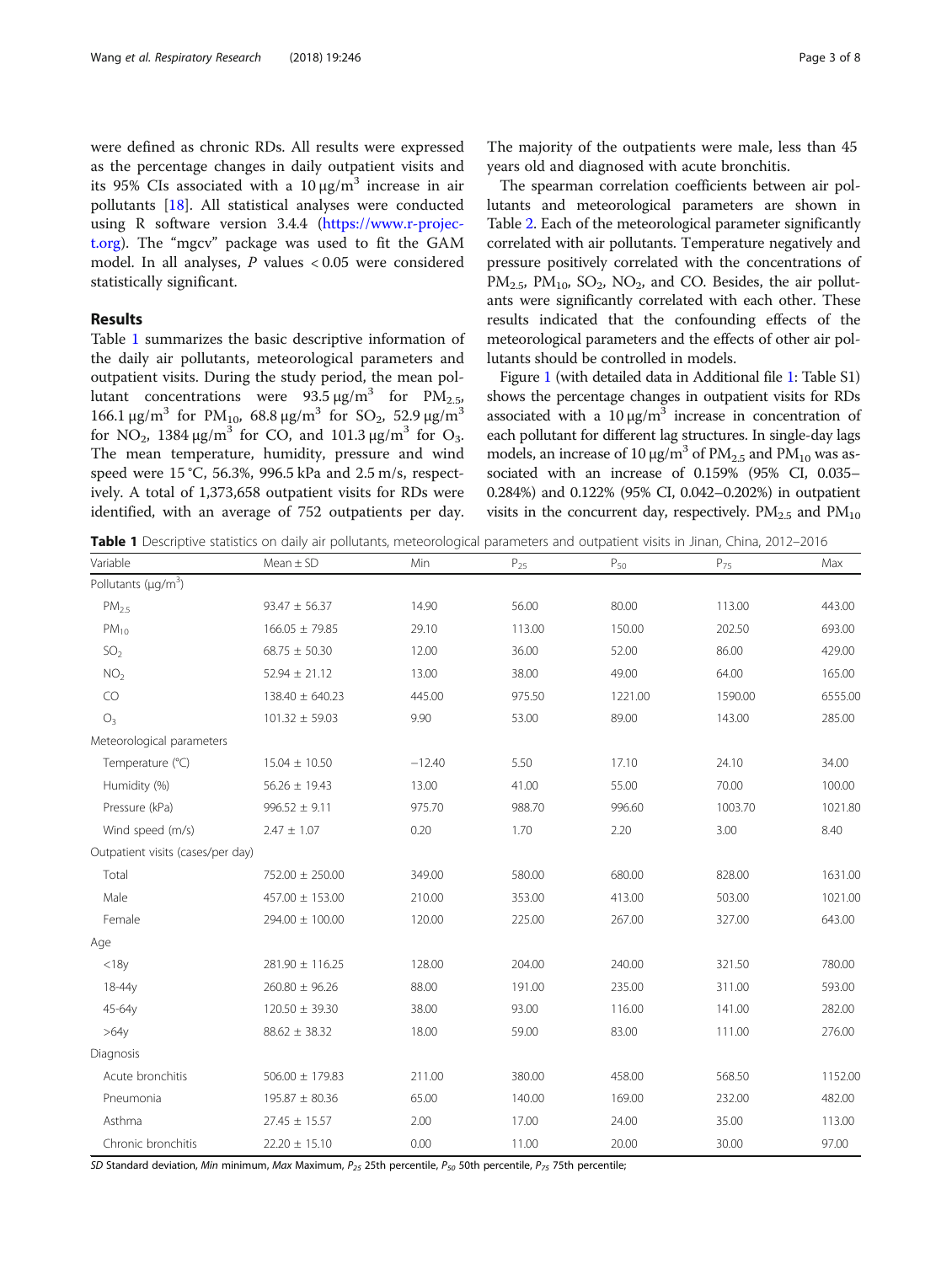<span id="page-3-0"></span>Table 2 Spearman correlation coefficients between air pollutants and meteorological parameters in Jinan, China, 2012-2016

|                                                 | PM <sub>25</sub> | $PM_{10}$  | SO <sub>2</sub> | NO <sub>2</sub> | CO         | O <sub>3</sub> | Temperature | Humidity    | Pressure    | Wind speed  |
|-------------------------------------------------|------------------|------------|-----------------|-----------------|------------|----------------|-------------|-------------|-------------|-------------|
| PM <sub>25</sub>                                |                  | $0.863$ ** | $0.606**$       | $0.642$ **      | $0.781$ ** | $-0.182$ **    | $-0.269$ ** | $0.131$ **  | $0.238***$  | $-0.236$ ** |
| $PM_{10}$                                       |                  |            | $0.613***$      | $0.683$ **      | $0.670**$  | $-0.125***$    | $-0.235***$ | $-0.116$ ** | $0.223***$  | $-0.127$ ** |
| SO <sub>2</sub>                                 |                  |            |                 | $0.702***$      | $0.674$ ** | $-0.344$ **    | $-0.588$ ** | $-0.293**$  | $0.532***$  | $-0.036$    |
| NO <sub>2</sub>                                 |                  |            |                 |                 | $0.782$ ** | $-0.459$ **    | $-0.524$ ** | $-0.069$ ** | $0.557***$  | $-0.391$ ** |
| CO                                              |                  |            |                 |                 |            | $-0.435***$    | $-0.455***$ | $0.172***$  | $0.414***$  | $-0.385***$ |
| O <sub>3</sub>                                  |                  |            |                 |                 |            |                | $0.794***$  | $-0.099***$ | $-0.679**$  | $0.199***$  |
| Temperature                                     |                  |            |                 |                 |            |                |             | $0.179$ **  | $-0.885$ ** | $0.067$ **  |
| Humidity                                        |                  |            |                 |                 |            |                |             |             | $-0.239$ ** | $-0.354$ ** |
| Pressure                                        |                  |            |                 |                 |            |                |             |             |             | $-0.119$ ** |
| Wind speed                                      |                  |            |                 |                 |            |                |             |             |             |             |
| $**$ <sup><math>\sim</math></sup> $\sim$ $\sim$ |                  |            |                 |                 |            |                |             |             |             |             |

 $\mathrm{^{\text{*}}P}$   $<$  0.01

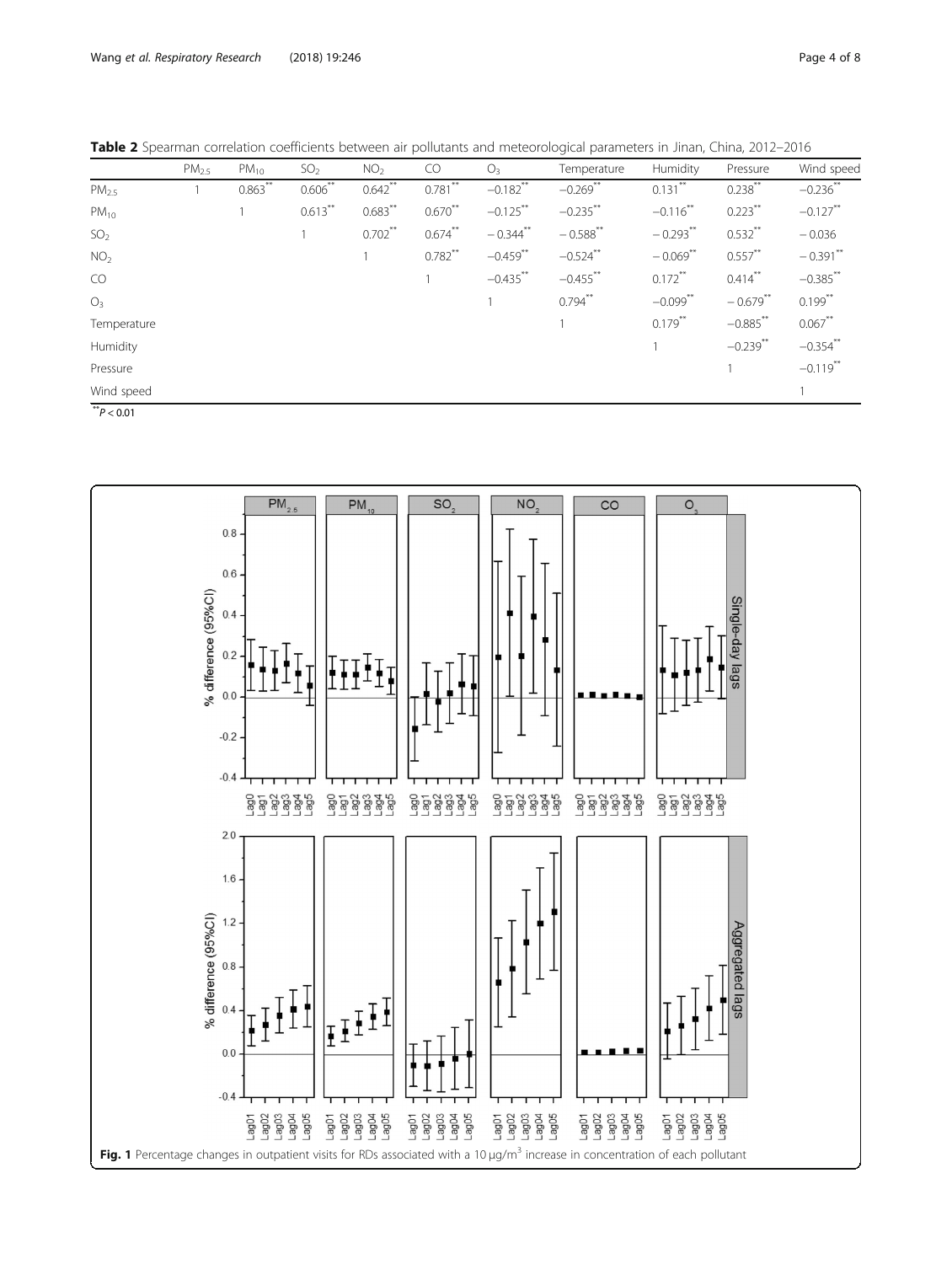showed similar lag patterns in association with outpatient visits for RDs. The effect estimates of  $PM_{2.5}$  and  $PM_{10}$  concentrations increased from lag day 0 to 3, and peaked at lag day 3, then decreased to lag day 5. The maximum estimates for the effects of  $PM_{2.5}$  and  $PM_{10}$  were 0.168% (95%) CI, 0.072–0.265%) and 0.149% (95% CI, 0.082–0.215%), respectively. Additionally,  $NO<sub>2</sub>$ , CO and  $O<sub>3</sub>$  were also associated with outpatient visits, the maximum estimates for the effects of were 0.527% (95% CI, 0.211–0.843%), 0.013% (95% CI, 0.003–0.023%), and 0.189% (95% CI, 0.032– 0.347%), respectively.  $SO_2$  was not associated with outpatient visits. In aggregated lags models, the pooled effect estimates from lag day 0 to 5 for  $PM_{2.5}$  and  $PM_{10}$  were 0.441% (95% CI, 0.251–0.632%) and 0.388% (95% CI, 0.261–0.514%), respectively.

Table 3 compares the maximum effect estimates of air pollutants using single-pollutant models and two-pollutant models. The effect estimates of  $PM_{2.5}$  were still significant after adding  $SO_2$ , CO and  $O_3$  in two-pollutant models. However, the effect of  $PM_{2.5}$  lose its statistical significance after adjusting for NO<sub>2</sub>. After adding other air pollutants, the effects for  $PM_{10}$  remained significant, indicating that the association between  $PM_{10}$  and outpatient visits for RDs was robust. For  $SO_2$ , when  $PM_{2.5}$ ,  $NO_2$  and CO were introduced separately, a negative association with outpatient visits was observed.

Additional file [1](#page-6-0): Table S2 and Table S3 presents the effect estimates of  $PM_{2.5}$  and  $PM_{10}$  across different gender and age groups. The maximum effect estimates of  $PM_{2.5}$  and  $PM_{10}$  appeared at lay day 3 in both males and females. Among 4 age groups, the maximum effect estimate of  $PM_{2.5}$  and  $PM_{10}$  was observed for outpatients older than 64 years (at lay day 3) and for outpatients aged between 45 and 64 years (at lay day 4), respectively.

Additional file [1:](#page-6-0) Table S4 compares the associations of PM with two types of RDs.  $PM_{2.5}$  and  $PM_{10}$  were associated with acute RDs only. The maximum effect estimates were observed at lay day 3. No significant association of  $PM_{2.5}$  or  $PM_{10}$  was observed for chronic RDs.

## **Discussion**

In the present study, we found that outdoor air pollutants ( $PM_{2.5}$ ,  $PM_{10}$ ,  $NO_2$ ,  $CO$  and  $O_3$ ) were associated with increases in daily outpatient visits for RDs. Most of the associations remained significant after using different lag structure or adjusting for other pollutants. In single-day lag model, the effect estimates of  $PM_{2.5}$  and  $PM_{10}$  peaked at lay day 3. Significant effect modification by the type of RDs were observed.  $PM_{2.5}$  and  $PM_{10}$  were significantly associated with acute RDs including pneumonia and acute bronchitis. No significant associations were observed for chronic RDs.

The studies on air pollution and outpatient visits mainly conducted in China, because hospital health service is accessible to all patients and usually first-come first-served [[21](#page-6-0)]. Previous studies focused on different air pollutants

Table 3 The maximum effect estimates of air pollutants using single-pollutant models and two-pollutant models

| Lag day          | Single-pollutant model    | Two-pollutant model                       | Two-pollutant model                         | Two-pollutant model                       | Two-pollutant model Two-pollutant model |                              |
|------------------|---------------------------|-------------------------------------------|---------------------------------------------|-------------------------------------------|-----------------------------------------|------------------------------|
| PM <sub>25</sub> | $PM_{25}$                 | $PM25+ SO2$                               | $PM_{25} + NO_{2}$                          | $PM_{25}$ + CO                            | $PM_{25} + O_{3}$                       |                              |
| Laq <sub>3</sub> | $0.168(0.072, 0.265)^*$   | $0.217(0.105, 0.328)^{*}$                 | $0.094(-0.042, 0.231)$                      | $0.183(0.001, 0.366)^*$                   | $0.168(0.072,0.265)^*$                  |                              |
| Lag05            | $0.441(0.251, 0.632)$ *   | $0.566(0.343, 0.770)$ *                   | $0.235(-0.024, 0.495)$                      | $0.481(0.127, 0.836)^{*}$                 | $0.423(0.233, 0.613)^{*}$               |                              |
| $PM_{10}$        | $PM_{10}$                 | $PM_{10} + SO_2$                          | $PM_{10} + NO_2$                            | $PM_{10}$ + CO                            | $PM_{10} + O_3$                         |                              |
| Laq <sub>3</sub> | $0.149(0.082, 0.215)^*$   | $0.199(0.121, 0.277)^*$                   | $0.133(0.037, 0.230)^*$                     | $0.197(0.088, 0.307)^*$                   | $0.146(0.079, 0.212)^{*}$               |                              |
| Lag05            | $0.388(0.261, 0.514)^*$   | $0.501(0.357, 0.645)^*$                   | $0.339(0.159, 0.520)$ *                     | $0.477(0.284, 0.669)^*$                   | $0.368(0.240, 0.496)^*$                 |                              |
| SO <sub>2</sub>  | SO <sub>2</sub>           | $SO2 + PM25$                              | $SO2+ NO2$                                  | $SO2 + CO$                                | $SO_2 + O_3$                            | $SO2 + PM10$                 |
| Lag 4            | $0.066(-0.082, 0.214)$    | $-0.038(-0.210, 0.134)$                   | $-0.198(-0.412,0.017)$                      | $-0.041(-0.226, 0.144)$                   | $0.080(-0.068, 0.229)$                  | $-0.106(-0.280,0.068)$       |
| Lag05            | $0.004(-0.308,0.316)$     | $-0.410(-0.756.$<br>$-0.063$ <sup>*</sup> | $-1.091(-1.527)$ .<br>$-0.653$ <sup>*</sup> | $-0.420(-0.783,$<br>$-0.056$ <sup>*</sup> | $0.014(-0.297, 0.325)$                  | $-0.578(-0.926.$<br>$-0.229$ |
| NO <sub>2</sub>  | NO <sub>2</sub>           | $NO2+PM25$                                | $NO2+ SO2$                                  | $NO2 + CO$                                | $NO2+O3$                                | $NO2 + PM10$                 |
| Lag 1            | 0.527(0.211,0.843)*       | $0.459(0.034, 0.885)^*$                   | $0.995(0.550, 1.442)^*$                     | $0.516(0.005, 1.030)^*$                   | $0.563(0.245, 0.882)^{*}$               | $0.361(-0.080, 0.805)$       |
| Lag05            | 1.310(0.770,1.852)*       | $0.853(0.119, 1.592)^{*}$                 | 2.689(1.911,3.473)*                         | 1.225(0.429,2.027)*                       | 1.336(0.798,1.877)*                     | $0.286(-0.471,1.049)$        |
| CO.              | CO.                       | $CO+PM_{25}$                              | $CO + SO2$                                  | $CO + NO2$                                | $CO + O3$                               | $CO + PM_{10}$               |
| Laq <sub>1</sub> | $0.013(0.003, 0.023)^*$   | $0.0008(-0.009, 0.025)$                   | $0.019(0.007, 0.031)^*$                     | $0.000(-0.016, 0.016)$                    | $0.014(0.004, 0.024)^*$                 | $0.003(-0.013, 0.019)$       |
| Lag05            | $0.034(0.016, 0.051)^{*}$ | $-0.004(-0.038,0.029)$                    | $0.046(0.025, 0.067)^*$                     | $0.004(-0.023,0.030)$                     | $0.038(0.020, 0.056)^*$                 | $-0.016(-0.043,0.010)$       |
| O <sub>3</sub>   | $O_3$                     | $O_3 + PM_2$                              | $O_3 + SO_2$                                | $O_3 + CO$                                | $O_3$ + NO <sub>2</sub>                 | $O_3 + PM_{10}$              |
| Laq4             | $0.189(0.031, 0.347)^*$   | $0.188(0.031, 0.346)^*$                   | $0.196(0.038, 0.354)$ *                     | $0.226(0.066, 0.387)^*$                   | $0.221(0.063,0.380)$ *                  | $0.171(0.014, 0.329)^*$      |
| Lag05            | 0.499(0.183,0.815)*       | $0.452(0.138, 0.767)^*$                   | $0.499(0.183, 0.816)^*$                     | 0.593(0.276,0.911)*                       | $0.522(0.208, 0.837)^*$                 | $0.383(0.068, 0.699)^*$      |

 $*P < 0.01$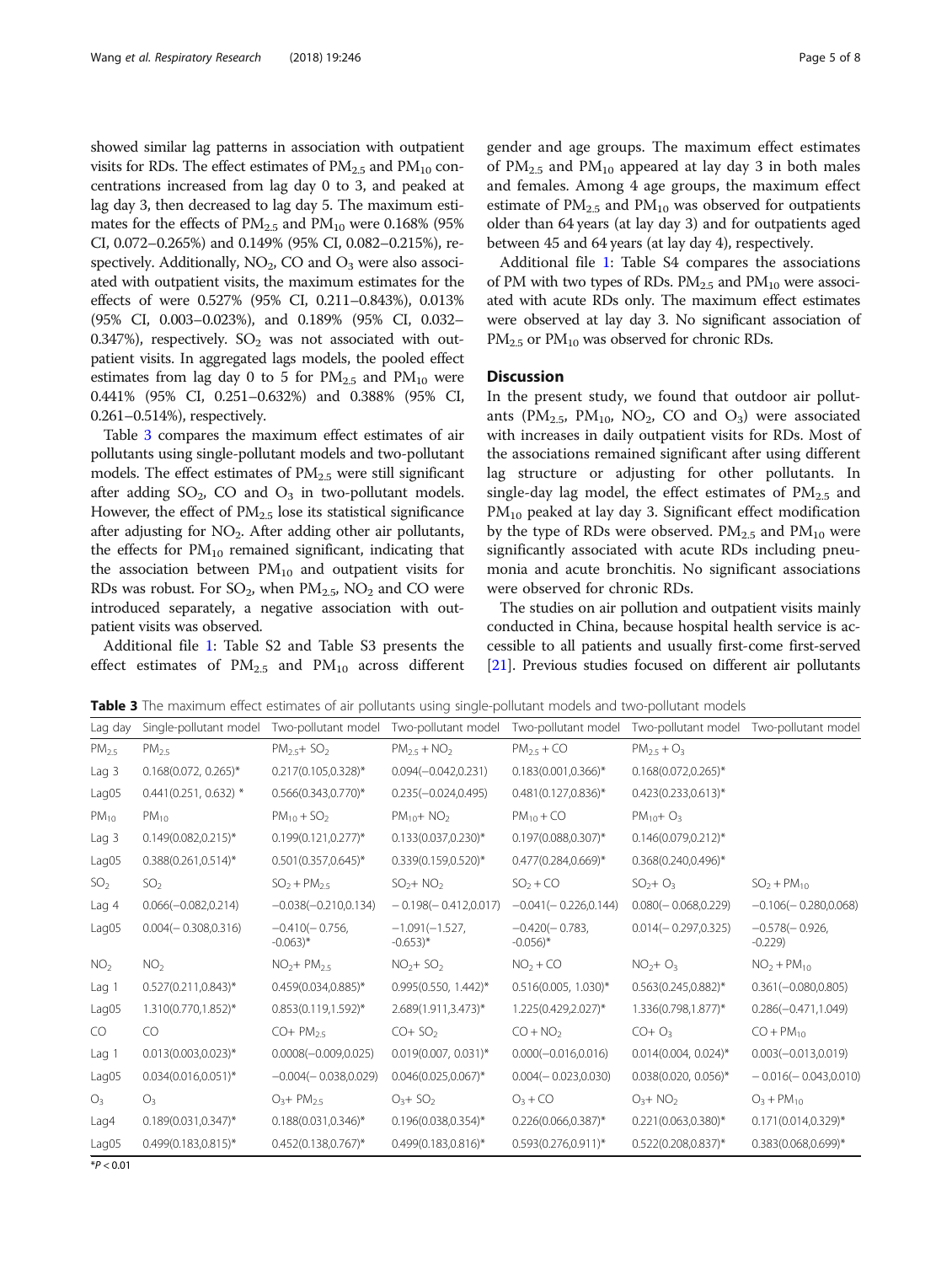and different RDs. To a large extent, our results were consistent with previous studies [[18](#page-6-0), [22](#page-6-0)–[24](#page-7-0)]. For example, a recent case-crossover study in Beijing, found that  $PM_{2.5}$ ,  $PM_{10}$ ,  $NO_2$  and CO were positively associated with outpatient visits for four kinds of acute respiratory outcomes [[24](#page-7-0)]. A time-series analysis in Shanghai showed that the effect estimates for  $NO<sub>2</sub>$  were the greatest in magnitude in association with various RDs; additionally, air pollutants were not associated with chronic RDs such as asthma and chronic obstructive pulmonary disease [\[18\]](#page-6-0). In this study, we found that exposure to  $PM_{2.5}$  and  $PM_{10}$  had significantly instant effects on outpatient visits, and the effects lasted for 5–6 days and peaked at 3 days later. Previous studies have been found that PM had instant effect [[25](#page-7-0)], lag effect [[26](#page-7-0), [27](#page-7-0)] or both effects [\[28\]](#page-7-0) on outpatient visits for RDs. The difference of these conclusions might due to study population, sample size, or statistical methods.

The mechanisms linking exposure to PM and potential health consequences have been widely studied.  $PM_{10}$ , especially  $PM_{2.5}$ , can be inhaled deeply into the human lung, which attribute to PM a high toxicity. The inflammatory response is considered to be a key point to understand the pathogenesis of diseases  $[29]$ . PM<sub>2.5</sub> exposure has been associated with various inflammatory biomarkers, including exhaled nitric oxide level [\[30,](#page-7-0) [31](#page-7-0)], neutrophils and IL-8 levels in nasal lavage fluid [\[32](#page-7-0)] and the levels of inflammatory cytokines produced by human airway epithelial cells [\[33](#page-7-0)]. The local inflammation caused by PM in the alveoli could further develop into a systemic inflammatory state [\[34\]](#page-7-0), which is an essential event for many diseases.

In this study,  $SO_2$  was not associated with RDs in single-pollutant models. After adjusting for  $PM_{2.5}$ ,  $NO_2$ and CO in two-pollutant model, negative associations between  $SO<sub>2</sub>$  and RDs were observed. Previous studies on exposure to  $SO<sub>2</sub>$  and RDs have yielded mixed results. A time-series analysis in Jinan showed that an increase of 10  $\mu$ g/m<sup>3</sup> in SO<sub>2</sub> was associated with 1.69% (95%CI, 1.56–1.83%) increase in daily non-accidental mortality rate [\[12](#page-6-0)]. Another recent study showed strong association between  $SO_2$  and outpatient visits for RDs in southeastern China [[35\]](#page-7-0). In addition, several studies reported a null association [\[22](#page-6-0), [36\]](#page-7-0). However, in line with the present study, another study found that outdoor  $SO<sub>2</sub>$ significantly associated with the reduced risk of initial outpatient visits for tuberculosis, suggesting short-term protective effects of  $SO_2$  exposure on bacteria-induced pulmonary infections [\[37](#page-7-0)]. The inconsistency of conclusions may be explained by differences in compositions of air pollutants or individual sensitivity [[35\]](#page-7-0). The effects of  $SO<sub>2</sub>$  need to be confirmed in future large-scale population based studies.

In the present study, the majority of the outpatients were males and less than 45 years old. Literatures have shown that males have less mature lungs and relatively narrower airways compared with females [[38,](#page-7-0) [39](#page-7-0)]. Besides, children have insufficient antioxidant defenses and weakened ability of scavenging exogenous toxicants [[40\]](#page-7-0). Therefore, males and younger people may have a higher susceptibility for damage by exposure to air pollutants even when outdoor air pollutants concentrations are not high. These factors could possibly contribute to the large number of daily outpatients among males and younger people. However, in gender-specific analysis, the associations of  $PM_{2.5}$  and  $PM_{10}$  were significant both in males and females. In age-specific analysis, the magnitudes of the effect estimates of PMs were greater in older people, which indicated that with the concentrations of PMs increased, the number of older outpatients saw larger growth. This evidence suggested that older people should minimize their outdoor activities and pay more attention on personal protection when outdoor PMs concentrations are high. We found  $PM_{2.5}$ and  $PM_{10}$  were significantly associated with acute RDs only. One of the explanations might be that the daily count of outpatient visits for acute RDs was much larger than that for chronic RDs (702 for acute RDs vs. 50 for chronic RDs per day). Other unknown mechanisms underlying the associations of PM with acute and chronic RDs might exist and need to be further investigated.

The strengths of our study are noteworthy. First, compared to the majority of previous studies that focused on a selected population (such as children) or a specific diagnosis, our study was characterized by the diversity of RDs diagnoses, the representation of the general population, and long time span. Second, to reduce the selection bias as much as possible, we collected data from five hospitals in Jinan city. Third, the large sample size enabled us to examine the nonlinear association between air pollutant exposures and outpatient visits for RDs and to further investigate the effect modification by gender, age group and the type of RDs. Nevertheless, our study has some limitations. Our study focused on one city in China, so the results should be interpreted with caution for other city or population. Another limitation is that unknown or unmeasured confounders such as smoking status, vaccinations and so on may exist and contributed to the associations.

## Conclusions

In conclusion, the present study suggested that outdoor air pollution associated with increased risk of outpatient visits for RDs in China.  $PM_{2.5}$  and  $PM_{10}$  showed instant and continuous effects, while  $NO<sub>2</sub>$ , CO and  $O<sub>3</sub>$  showed delayed effects on outpatient visits for RDs. Besides, PMs showed significant associations with acute RDs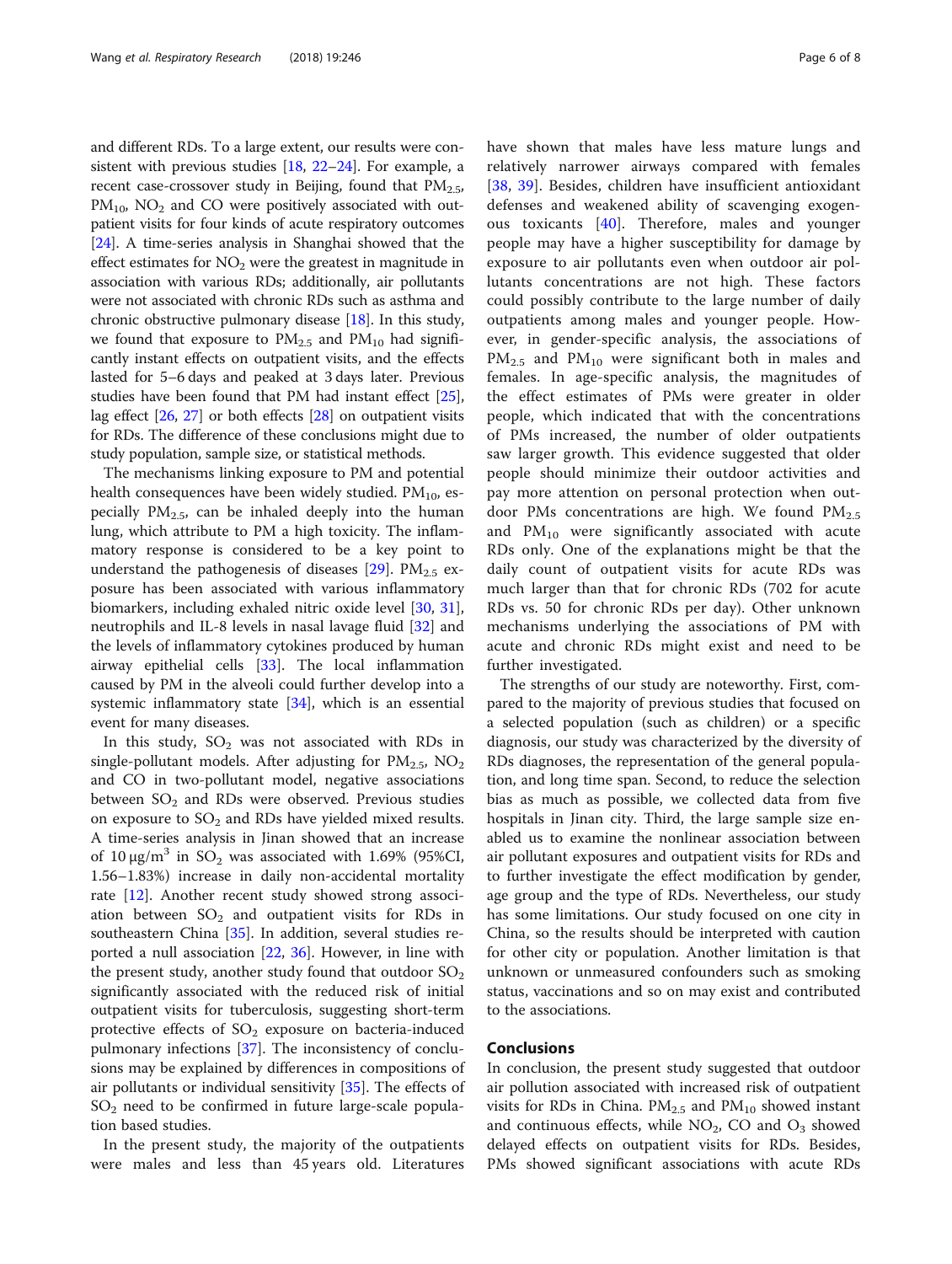<span id="page-6-0"></span>only. Ongoing efforts are required to better understand the adverse effects of outdoor air pollution on public health and to develop feasible preventive approaches.

## Additional file

[Additional file 1:](https://doi.org/10.1186/s12931-018-0958-x) Table S1 Percentage changes in outpatient visits for RDs associated with a 10  $\mu$ g/m<sup>3</sup> increase in concentration of each pollutant in using different lag structures in single-pollutant models. Table S2 Percentage changes in outpatient visits for RDs associated with a 10  $\mu$ q/m<sup>3</sup> increase in concentration of PM<sub>2.5</sub> across different gender and age groups. Table S3 Percentage changes in outpatient visits for RDs associated with a 10  $\mu$ g/m<sup>3</sup> increase in concentration of PM<sub>10</sub> across different gender and age groups. Table S4 Percentage changes in outpatient visits for different type of RDs associated with a 10  $\mu$ g/m<sup>3</sup> increase in concentration of  $PM<sub>2.5</sub>$  and  $PM<sub>10</sub>$ . (DOC 108 kb)

#### Abbreviations

AIC: Akaike's information criterion; CI: Confidence interval; CO: Carbon monoxide; DOW: Day of the week; GAM: Generalized additive model; Max: Maximum; Min: minimum; NO<sub>2</sub>: Nitrogen dioxides; O<sub>3</sub>: Ozone; P<sub>25</sub>: 25th percentile; P<sub>50</sub>: 50th percentile; P<sub>75</sub>: 75th percentile; PM: Particle matter; PM10: Particle matter≤10-μm in diameter; PM2.5: Particle matter≤2.5-μm in diameter; RDs: Respiratory diseases; SD: Standard deviation; SO<sub>2</sub>: Sulfur dioxide

#### Acknowledgements

Not applicable.

#### Funding

This work was supported by the Key Research & Development Program of Shandong Province (2017GSF218052) and Technology Development Plan Project of Jinan City (201704100).

#### Availability of data and materials

Data can be available through contact with the corresponding author.

#### Authors' contributions

YL and HL designed the research and had primary responsibility for the final content of the manuscript; SW, YL, AN, WS and JL conducted the research; YL analyzed the data; and SW interpreted the results and wrote the manuscript. All authors read and approved the final manuscript.

#### Ethics approval and consent to participate

Data were collected from administrative departments rather than human subjects. No personal private information was involved.

#### Consent for publication

Not applicable.

#### Competing interests

The authors declare that they have no competing interests.

## Publisher's Note

Springer Nature remains neutral with regard to jurisdictional claims in published maps and institutional affiliations.

#### Author details

<sup>1</sup>Department of Public Health, Shandong Provincial Hospital affiliated to Shandong University, Jinan 250021, Shandong, China. <sup>2</sup>Department of Respiratory Medicine, Shandong Provincial Hospital affiliated to Shandong University, Jinan 250021, Shandong, China. <sup>3</sup>Department of Respiratory Medicine, School of Clinical Medicine, Shandong University, Jinan 250012, Shandong, China. <sup>4</sup>Department of Respiratory Medicine, University of Jinan, Jinan 250022, Shandong, China. <sup>5</sup>Department of Biostatistics, School of Public Health, Shandong University, Jinan 250012, Shandong, China.

#### Received: 10 August 2018 Accepted: 30 November 2018 Published online: 12 December 2018

#### References

- 1. Yang BY, Qian ZM, Li S, Chen G, Bloom MS, Elliott M, et al. Ambient air pollution in relation to diabetes and glucose-homoeostasis markers in China: a cross-sectional study with findings from the 33 communities Chinese health study. Lancet Planet Health. 2018;2(2):e64–73.
- 2. Chen G, Li S, Zhang Y, Zhang W, Li D, Wei X, et al. Effects of ambient PM1 air pollution on daily emergency hospital visits in China: an epidemiological study. Lancet Planet Health. 2017;1(6):e221–9.
- Qiu H, Pun VC, Tian L. Short-term effects of fine and coarse particles on deaths in Hong Kong elderly population: An analysis of mortality displacement. Environ Pollut. 2018;241:148–54.
- 4. He Y, Gao Z, Guo T, Qu F, Liang D, Li D, et al. Fine particulate matter associated mortality burden of lung cancer in Hebei Province, China. Thorac Cancer. 2018;9(7):820–6.
- 5. Wang Y, Zu Y, Huang L, Zhang H, Wang C, Hu J. Associations between daily outpatient visits for respiratory diseases and ambient fine particulate matter and ozone levels in Shanghai, China. Environ Pollut. 2018;240:754–63.
- Guo H, Chen M. Short-term effect of air pollution on asthma patient visits in Shanghai area and assessment of economic costs. Ecotoxicol Environ Saf. 2018;161:184–9.
- 7. An Z, Jin Y, Li J, Li W, Wu W. Impact of particulate air pollution on cardiovascular health. Curr Allergy Asthma Rep. 2018;18(3):15.
- 8. Guo P, Wang Y, Feng W, Wu J, Fu C, Deng H, et al. Ambient air pollution and risk for ischemic stroke: a short-term exposure assessment in South China. Int J Environ Res Public Health. 2017;14(9):E1091.
- 9. He J, Gong S, Yu Y, Yu L, Wu L, Mao H, et al. Air pollution characteristics and their relation to meteorological conditions during 2014-2015 in major Chinese cities. Environ Pollut. 2017;223:484–96.
- 10. Liu Y, He K, Li S, Wang Z, Christiani DC, Koutrakis P. A statistical model to evaluate the effectiveness of PM2.5 emissions control during the Beijing 2008 Olympic games. Environ Int. 2012;44:100–5.
- 11. Schwartz J, Bellinger D, Glass T. Exploring potential sources of differential vulnerability and susceptibility in risk from environmental hazards to expand the scope of risk assessment. Am J Public Health. 2011;101 Suppl:S94–101.
- 12. Zhang J, Liu Y, Cui LL, Liu SQ, Yin XX, Li HC. Ambient air pollution, smog episodes and mortality in Jinan, China. Sci Rep. 2017;7(1):11209.
- 13. Liu P, Wang X, Fan J, Xiao W, Wang Y. Effects of air pollution on hospital emergency room visits for respiratory diseases: urban-suburban differences in eastern China. Int J Environ Res Public Health. 2016;13(3):341.
- 14. Wang W, Ying Y, Wu Q, Zhang H, Ma D, Xiao WA. GIS-based spatial correlation analysis for ambient air pollution and AECOPD hospitalizations in Jinan, China. Respir Med. 2015;109(3):372–8.
- 15. Hastie T, Tibshirani R. Generalized additive models for medical research. Stat Methods Med Res. 1995;4(3):187–96.
- 16. Dominici F, McDermott A, Zeger SL, Samet JM. On the use of generalized additive models in time-series studies of air pollution and health. Am J Epidemiol. 2002;156(3):193–203.
- 17. Xu Q, Wang S, Guo Y, Wang C, Huang F, Li X, et al. Acute exposure to fine particulate matter and cardiovascular hospital emergency room visits in Beijing, China. Environ Pollut. 2017;220:317–27.
- 18. Zhang H, Niu Y, Yao Y, Chen R, Zhou X, Kan H. The impact of ambient air pollution on daily hospital visits for various respiratory diseases and the relevant medical expenditures in Shanghai, China. Int J Environ Res Public Health. 2018;15(3):E425.
- 19. Wood S. Generalized Additive Models: An introduction with R. Boca Raton: CRC Press; 2006.
- 20. Li Q, Wang HJ, Song Y, Ma J, Song JY, Guo Y. Association between children's forced vital capacity and long-term exposure to local ambient temperature in China: a national cross-sectional survey. Sci Total Environ. 2016;557–558:880–7.
- 21. Chen R, Chu C, Tan J, Cao J, Song W, Xu X, et al. Ambient air pollution and hospital admission in Shanghai, China. J Hazard Mater. 2010;181(1–3):234–40.
- 22. Lin M, Stieb DM, Chen Y. Coarse particulate matter and hospitalization for respiratory infections in children younger than 15 years in Toronto: a casecrossover analysis. Pediatrics. 2005;116(2):e235–40.
- 23. Wong TW, Tam W, Tak Sun YI, Wun YT, Wong AH, Wong CM. Association between air pollution and general practitioner visits for respiratory diseases in Hong Kong. Thorax. 2006;61(7):585–91.